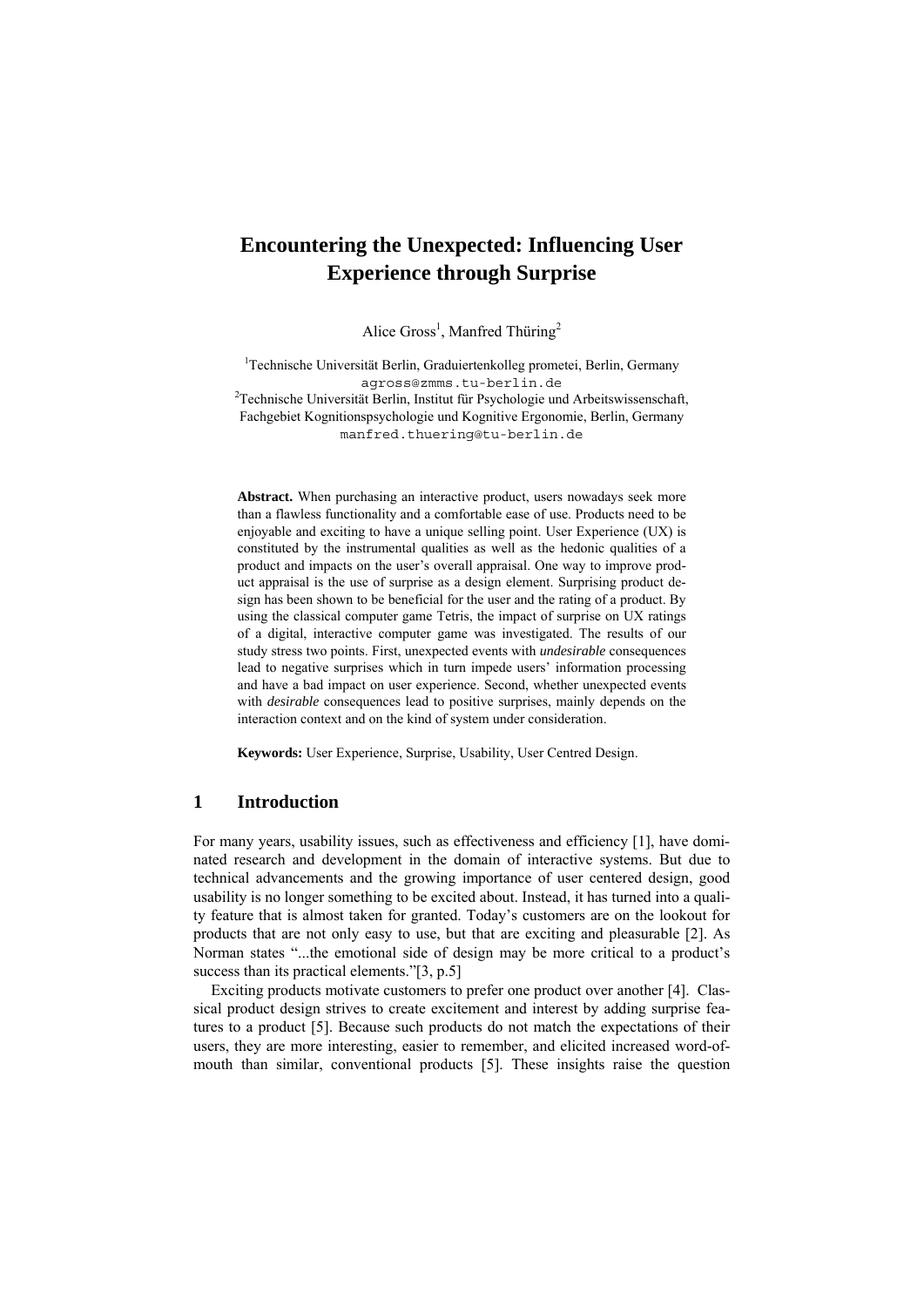whether similar effects can be attained by furnishing interactive products with surprising aspects because surprise may arouse interest and intensify user experience (UX).

# **2 Expectation, Surprise and User Experience**

UX can be defined as "a person's perceptions and responses that result from the use and/or anticipated use of a product, system or service" [6]. Expanding this definition, the CUE model (Components of User Experience) by Mahlke and Thüring [7] describes the emergence of UX in more detail: When users interact with a product, they perceive its various instrumental and hedonic features, get impressions of its strengths and weaknesses and gradually form an opinion about it. These cognitive activities are accompanied by emotions which may be positive or negative depending on the quality of the interaction. Together, cognition and emotion constitute the users' overall experience that evolves from their actions and the responses of the system.

Some authors highlight the relevance of expectations which arise in the course of interaction. For instance, Pohlmeyer, Hecht and Blessing [8] emphasize the importance of anticipated experience for UX, and Karapanos states that even a person who has never interacted with a particular product may have expectations about its behavior when in use [9].

According to Reisenzein, there is a direct connection between expectations and emotions. In his belief-desire theory of emotion (BDTE), he claims that "emotions are the product of cognitions (beliefs) and motives (desires)" [10]. The result of an unfulfilled belief (or expectation) is surprise. If expectations are disconfirmed and this disconfirmation co-occurs with desire fulfillment, the result is a pleasant surprise. An unpleasant surprise results from a disconfirmation of expectations which co-occurs with desire frustration. In both cases, a prolongation in reaction times (RTs) can be observed, which may be used in an experiment to check whether an attempted surprise manipulation was successful or not[10].

Product designers have made use of the benefits of pleasant surprise for instance when designing tangible products [11]. They were able to demonstrate the beneficial effect of surprise by creating products that had similar visual appearances but differed in their tactual characteristics [5]. By creating these visual-tactual incongruities, they were able to provoke surprise reactions.

While pleasant surprise has been studied extensively in classical product design, not many researchers have actively explored it as a design factor for digital, interactive products. Although some studies refer to surprise related concepts, like WOW, delight or appraisal [4, 12, 13], most research was constrained to non-interactive products. In contrast, we investigate surprise in the context of interactive products. To clarify how surprising behavior of digital products might influence UX, we address two issues: 1) Does UX differ between two products which are basically identical but elicit either pleasant or unpleasant surprises? 2) Is a surprise event still surprising when it occurs more than once? To answer these questions, we carried out an experiment in which three groups of participants played three differently surprising Tetris games.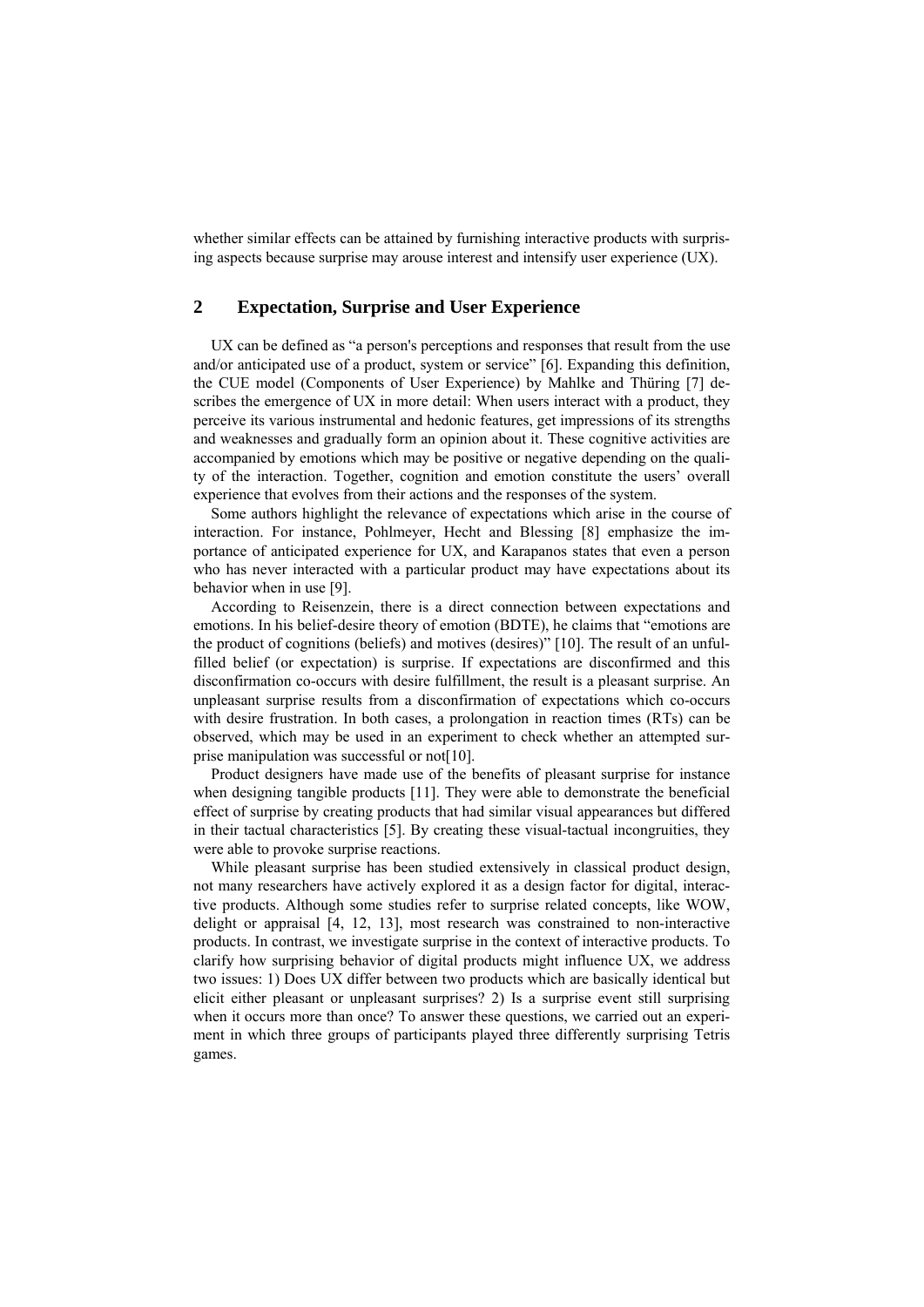# **3 Method**

#### 3.1 Participants and Experimental Design

A total of 60 persons took part in the study, (14 female and 46 male). Their average age was 24.6 years  $(SD = 4.2)$ . All of them were familiar with the game.

Two independent variables were manipulated in the experiment. The first one was a between-subjects variable called *'group'*. It had three levels. The *'bonus group'* unexpectedly received 50 additional points during the game, while the *'minus group'* suffered an unexpected loss of 50 points. The third group served as *'control'* and played the game without any surprising incidence. The participants were randomly distributed over the groups with 20 persons per group ensuring a similar male/female ratio per group. The within-subjects factor *'event'* served as second independent variable. It consisted of three treatments, i.e., the first, second and third time an unexpected event occurred (e1 to e3). Four different measures were employed as dependent variables. Reaction times (RTs) were measured for processing a Tetris stone that was accompanied by a surprising event. UX was assessed using three questionnaires: (a) the self-assessment manikin (SAM), a 2-item 9-point non-verbal instrument for the evaluation of emotions measuring the dimensions *valence* and *arousal* (SAM) [14], (b) the AttrakDiff questionnaire, a 28-item semantic differential with the subscales *pragmatic quality*, *hedonic quality identification*, *hedonic quality stimulation*, and *attractiveness* [15], and (c) a self-developed single-item questionnaire for judging the overall UX on a 6-point non-verbal scale showing a thumb down at one end and a thumb up on the other (see [16]).

#### 3.2 Hypotheses

Three effects of the independent variables *group* and *event* are expected:

H1: For the factor *group*, a main effect on reaction times is predicted. Mean RTs for the *bonus group* and for the *minus group* are longer than for the *control group* because surprises increase processing time.

H2: For the *bonus group* and the *minus group*, mean RTs will decrease from event 1 over event 2 to event 3 because the extent of surprise diminishes when an unexpected event is encountered more than once. Therefore, an interaction effect of *group* and *event* is predicted for the reaction times.

H3: Since a positive surprise will lead to an improvement of UX, ratings of the *bonus group* will be better than those of the *control group*. Also, ratings for the *minus group* will be worse than for the *control group* because negative surprises impair UX.

### 3.3 Procedure

Participants played a game of Tetris and were instructed to reach a certain amount of points within 5 minutes, gaining 10 points for every stone they placed on the square board. All participants played the same sequence of 66 stones. They were not informed about the possible occurrence of any surprises beforehand. To motivate them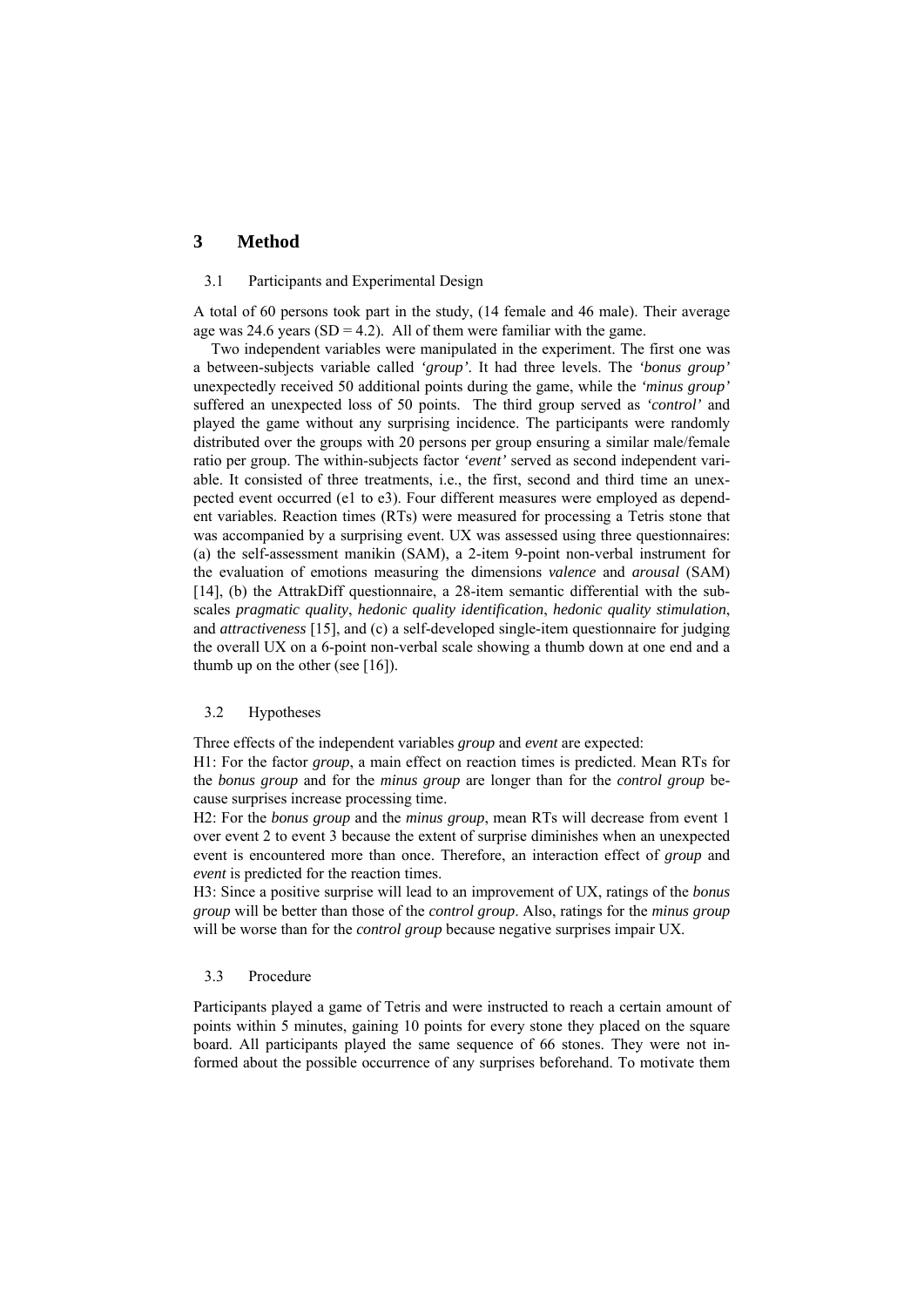to play as ambitiously as possible, they were rewarded 7 Euros for participating in the experiment and received an additional 3 Euros for reaching the required goal.

To induce surprises, a message flashed on the computer screen at three different times during the game (i.e., simultaneously with the appearance of stone 38, 47 and 51). While the *minus group* saw "!!!Abzug: -50 !!!" (Abzug=Reduction), the *bonus group* saw "!!!Bonus: +50 !!!", see figure 1. The c*ontrol group* played the game without encountering any surprising message. RTs were measured via key log from the first simultaneous appearance of a stone and a message until first key stroke.



**Fig. 1.** Surprise events for *minus* group (left) and b*onus group* (right)

### **4 Results**

Of all 60 participants, six were not able to finish the game, resulting in a game over. To avoid this negative experience having any impact on UX ratings, these participants were excluded from further analysis. A 3x3 analysis of variance (ANOVA) of the RTs was carried out with event as a within-subject factor and group as a between-subject factor. There was a main effect for the factor group  $(F(2.47)=6.46)$ . p=.003, partial  $\eta$ 2 = .216). Figure 2 illustrates that the control group was faster than the bonus group which in turn required less time than the minus group to react under the surprising conditions. Contrasts revealed that participants in the minus group were significantly slower than participants in the bonus group  $(p=0.047)$  as well as in the control group (p=.001). The difference between the bonus group and the control group, however, was not significant.

There was also a main effect for the factor event  $(F(2, 94)=3,338, p=.040$  partial  $\eta$ 2 =.066), indicating that RTs decreased from e1 over e2 to e3. Contrasts showed that e1 differed significantly from  $e^3$  ( $p=016$ ). There was no significant interaction between group and event  $(F(4.94)=1.413, p=.236,$  partial  $n2=0.057$ ).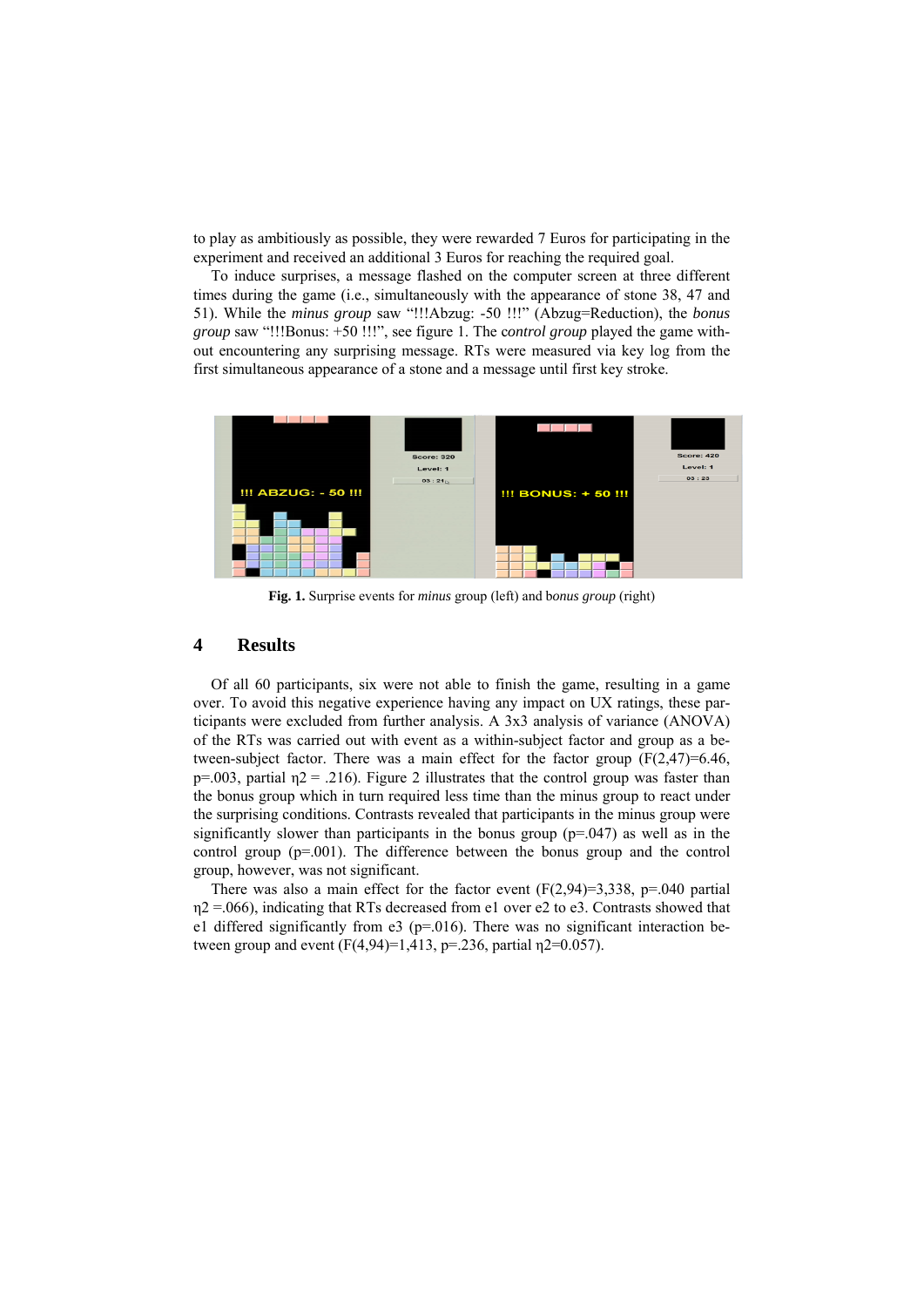

**Fig. 2.** Mean RTs per group (left), and mean RTs per event in milliseconds

Mean ratings for the dimensions of the UX-questionnaires are shown in table 1. To investigate surprise effects on UX ratings, a one-factorial MANOVA was carried out with '*group'* as between-subjects factor (all values z-transformed). The MANOVA revealed a significant main effect (F (30, 66) = 1,851, p=.019; Wilk's  $\Lambda$  = 0.295, partial  $\eta$ 2 = 46). Significant effects were found for the SAM subscale Valence  $(F(2, 47)=4, 662, p=.014,$  partial  $p2=.166$ ) and the AttrakDiff subscale Hedonic Quality Identification (HQI),  $(F(2,47)=4,647, p=0.014, partial$   $n2 = 0.0165)$ . Contrasts showed that participants in the *minus group* gave significantly worse ratings than participants in the *bonus* and c*ontrol group* on both of these scales. Furthermore, contrasts revealed that participants in the *minus group* rated the game significantly worse than participants in the *bonus group*.

| Group          | Overall | <b>SAM</b><br><b>Valence</b> | <b>SAM</b>     | $AD-$<br>P <sub>O</sub> | <b>AD-HOS</b> | $AD-$<br>HOI | $AD-$             |
|----------------|---------|------------------------------|----------------|-------------------------|---------------|--------------|-------------------|
|                |         |                              | <b>Arousal</b> |                         |               |              | <b>Attraction</b> |
| <b>Control</b> | 5.86    | 2.31                         | 4.75           | 5,14                    | 4.09          | 4.24         | 5.29              |
| <b>Bonus</b>   | 5.75    | 3,47                         | 4.65           | 5.19                    | 4.21          | 4.48         | 5,47              |
| <b>Minus</b>   | 6.24    | 2,06                         | 4.76           | 5.03                    | 3.51          | 3.71         | 4,96              |

**Table 1.** Untransformed questionnaire ratings (Overall: 1=thumbs down, 7= thumbs up; SAM Valence: 1=happy, 9=sad SAM Arousal: 1=aroused, 9=calm) per group (AD: AttrakDiff).

# **5 Discussion**

Research on surprise as a design strategy has shown beneficial effects on the appraisal of a variety of non-digital artifacts [5]. The goal of our study was to test the influence of surprise on UX with digital, interactive products.

To induce different surprises in the course of a Tetris game, a *bonus group* received unexpected additional points, whereas a *minus group* suffered an unexpected loss of points. We predicted an increase of RTs in these two groups for trials, in which a surprise occurred, compared to a control group (H1). In support of this hypothesis, a significant effect of the factor *'group'* was found. However, single comparisons revealed that there was no significant difference between the *bonus group* and the *control group*. Only the differences between the *minus group* and the other two groups proved to be statistically relevant. Since the prolongation of reaction times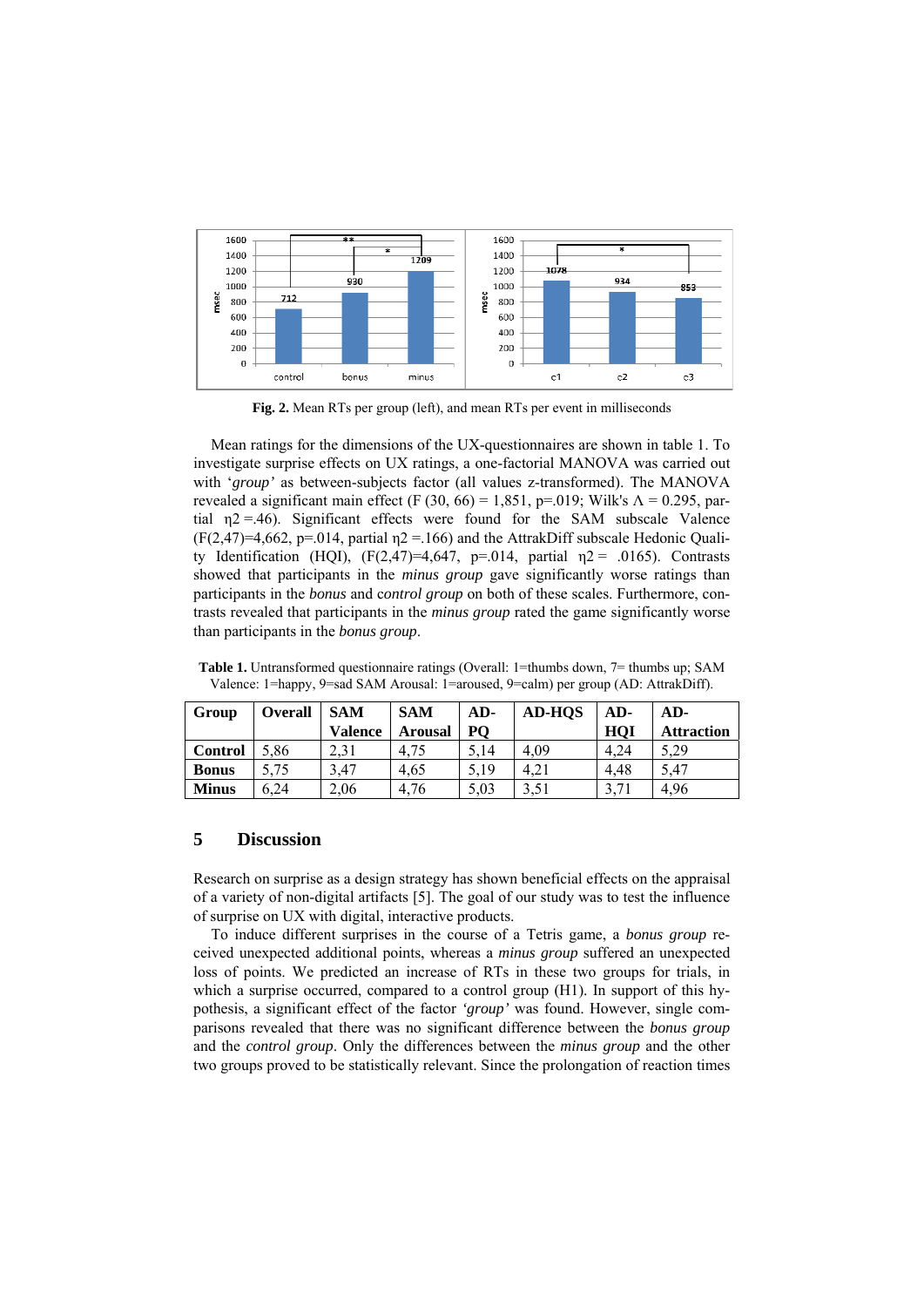is a good indicator for surprise, we cannot be sure that the unexpected bonus worked as intended. An explanation for this result might be that a bonus in a game is not that unusual and hence not very surprising. On the other hand, a sudden and arbitrary reduction of points is rather uncommon and might therefore come as a real surprise.

Our second prediction concerned the change of reaction times over time (H2). It was assumed that an unexpected event loses its surprising character when it is encountered for a second or even a third time. In accordance with this hypothesis, reaction times decreased from the first to the third occurrence of the unexpected event (see right side of figure 2).

To measure the impact of surprise on UX, a number of rating scales was used. Our results do not fully support H3. However, it revealed that emotional valence as well as HQI were affected by the factor *group*. This effect resulted from the impact of negative surprises in the *minus group*. Mean ratings differ between this group and the other two groups in the expected direction. But similar to the results of the reaction times, no difference between the *bonus group* and the *control could* be substantiated.

In summary, it seems that our manipulation of surprise was only partially successful. Apparently the unexpected bonus was not as surprising as we had intended. This interpretation is supported by both, RTs as well as UX ratings. The unexpected loss of points though had the predicted effect. Trials with unpleasant surprises took longer to process and the ratings of the respective group indicate a less positive UX.

With respect to UX, our results stress two points. First, unexpected events in the course of human computer interaction which entail *undesirable* consequences should be prevented under all circumstances. They lead to negative surprises which in turn impede users' information processing and have a bad impact on UX. Second, whether unexpected events with *desirable* consequences lead to positive surprises, mainly depends on the interaction context and on the kind of system under consideration. As our experiment shows, an unexpected bonus in a game may not be as surprising as one might suppose. For other systems and in different contexts, such as software in a working environment, an unexpected and beneficial system response may prove as more surprising. Therefore, more research is required to investigate the causes and effects of positive surprise.

From a marketing perspective, our study raises the question whether all positive features of a system should be immediately apparent or whether some of them should be covered. Is it more beneficial to tell customers all positive aspects to prompt them to purchase the system? Or is it better to let them discover some surprising extras later which might pay off in the long run by increasing brand loyalty? Obviously, our results are not far-ranging enough to provide a sound answer, but future investigations may shed more light on this issue.

### **References**

- 1. ISO. ISO 9241-11: Ergonomic requirements for office work with visual display terminals, The international organization for standardization (1996)
- 2. Jordan, P.W.: Putting the pleasure into products. IEE Review 249-252 (1997)